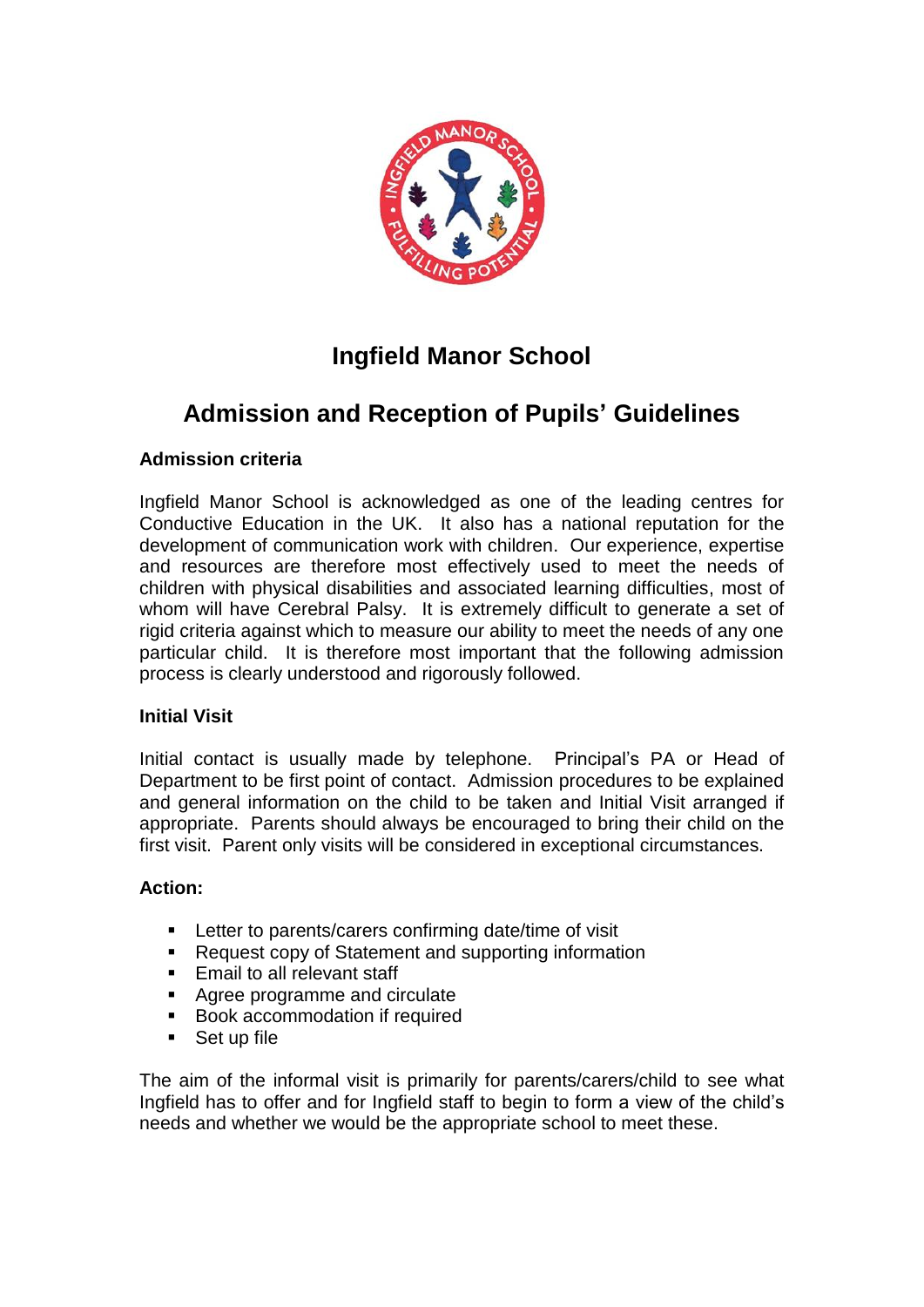The **Initial Visit** will be led by a Senior Member of Staff and will comprise of a tour of the school, time in the age appropriate group and finally a meeting with the Principal or Head of Department when the next action will be agreed. Initial action form to be completed.

#### **Next Possible Actions:**

- We cannot meet child's needs at IMS suggest other schools
- Keep on file until parents/carers contact
- Book Assessment Visit
- Write out to confirm assessment visit to parents
- Book accommodation if required
- Write to LEA if parents/carers wish

#### *Guidelines on discussion with the family:*

What do parents/carers feel their child's needs are?

Is there a Education, Health and Care Plan (EHCP) or is this in progress?

Are the child's needs detailed in the EHCP?

We need to be clear that we must be able to meet the child's needs as detailed in the EHCP.

What other reports are available?

What is current provision?

What other schools have been visited?

Parents/carers must be told that any offer of a place at Ingfield is subject to:

- Sponsorship from the child's Local Education Authority
- A place being available in an age-appropriate group

If our view is that it would be unwise to go to the next stage ie. Assessment Visit, then we need to explain why we think Ingfield Manor School would not be the appropriate learning environment for their child.

We need to give a positive view of their child – focussing on apparent strengths and if possible open some doors eg. Encourage further visits to other schools and centres.

If our view is that the School for Parents may be an option then we can suggest that the parents contact the Team Leader at School for Parents for further information and a possible visit.